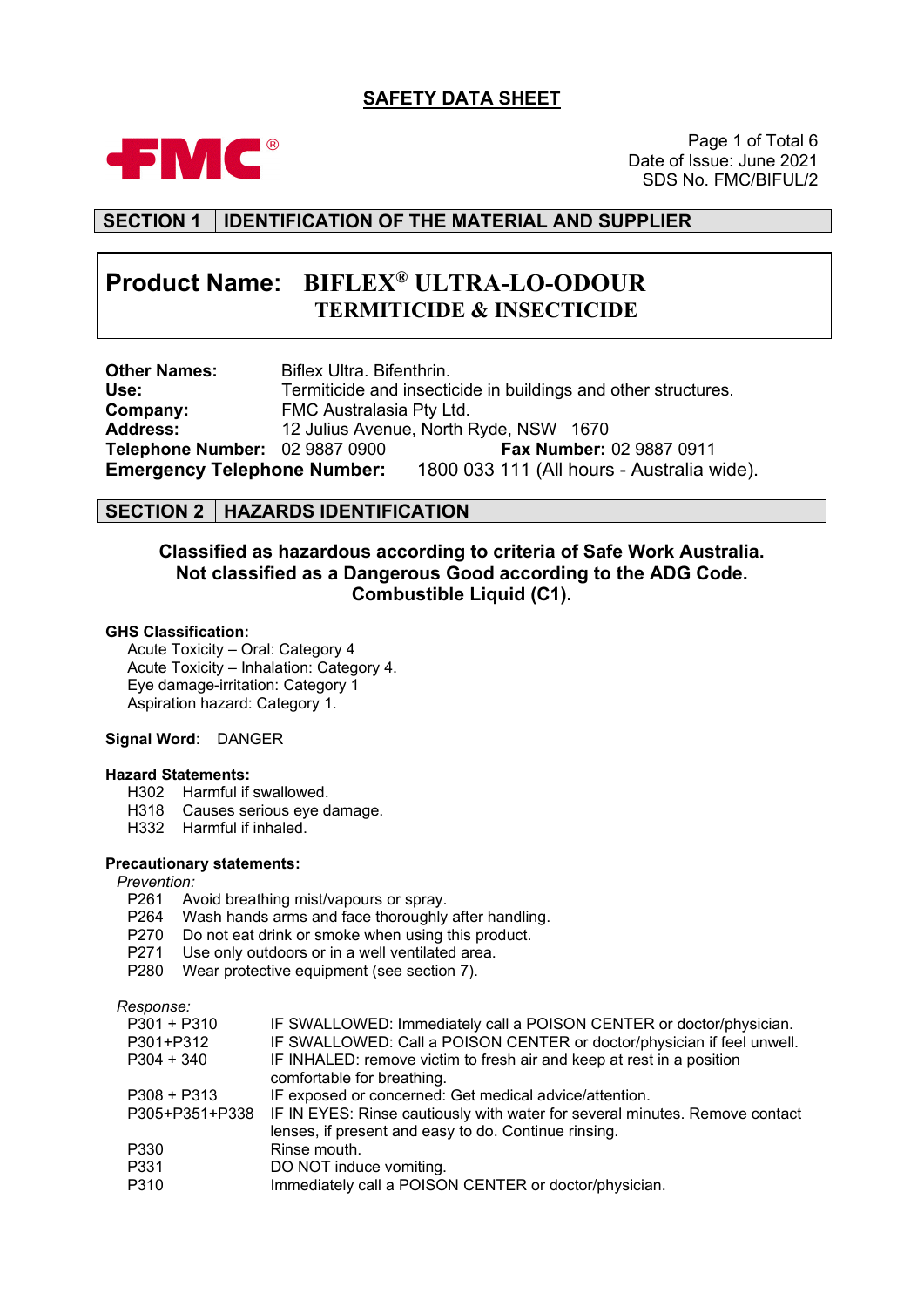#### **SECTION 2 HAZARDS IDENTIFICATION** (Continued)

# *Storage and Disposal:*

P405 Store locked up.<br>P501 Dispose of conte

Dispose of contents/container in accordance with national regulations.

#### **Pictograms:**



# **SECTION 3 COMPOSITION/INFORMATION ON INGREDIENTS**

| Ingredients:                                     |                   |                   |
|--------------------------------------------------|-------------------|-------------------|
| <b>CHEMICAL</b>                                  | <b>CAS NUMBER</b> | <b>PROPORTION</b> |
| <b>Bifenthrin</b>                                | 82657-04-3        | 100 g/L           |
| Liquid Hydrocarbons                              | 64742-47-8        | $> 60\%$ w/w      |
| Emulsifier                                       | Mixture           | $1 - 10\%$        |
| Other ingredients determined not to be hazardous | mixture           | 10 - 30 $%$ w/w   |

### **SECTION 4 FIRST AID MEASURES**

#### **FIRST AID**

- **Swallowed:** If poisoning occurs, contact a doctor or Poisons Information Centre. Phone Australia 13 11 26. If swallowed, **do not** induce vomiting. Give a glass of water. If any discomfort persists seek medical advice.
- **Eye:** If in eyes, hold eyes open and flush with water until chemical is removed. If irritation occurs and persists, obtain medical attention.
- **Skin:** If on skin wash with plenty of soap and water. Remove contaminated clothing. If irritation occurs and persists see a doctor. Launder contaminated clothing before reuse.
- **Inhaled:** Remove patient to fresh air. If breathing discomfort occurs, obtain medical attention.

**Advice to Doctors:** Bifenthrin the active ingredient in this product is a pyrethroid insecticide. The formulation also contains petroleum distillate - if ingested, material may be aspirated into the lungs and cause chemical pneumonitis. Consideration should be given to gastric lavage with an endotracheal tube in place. Treat appropriately.

#### **SECTION 5 FIRE FIGHTING MEASURES**

**Specific Hazard:** Product is a combustible liquid. Flash point 94°C.

**Extinguishing media:** Foam, CO<sub>2</sub> or dry chemical. Soft stream water fog if no alternatives. Contain all runoff.

**Hazards from combustion products:** On burning will emit toxic fumes of carbon monoxide, carbon dioxide, hydrogen chloride, chlorine, fluorine and hydrogen fluoride etc.

**Precautions for fire-fighters and special protective equipment:** Isolate fire area. Evacuate downwind. Wear full protective clothing and self-contained breathing apparatus. Do not breathe or contact smoke, gases or vapours generated.

#### **SECTION 6 ACCIDENTIAL RELEASE MEASURES**

**Emergency procedures:** Isolate and post spill area. Keep out unprotected persons and animals. Wear prescribed protective clothing and equipment. Large spills should be dyked or covered to prevent dispersal. Vacuum shovel or pump spilled material into an approved container and dispose of as listed in section 13.

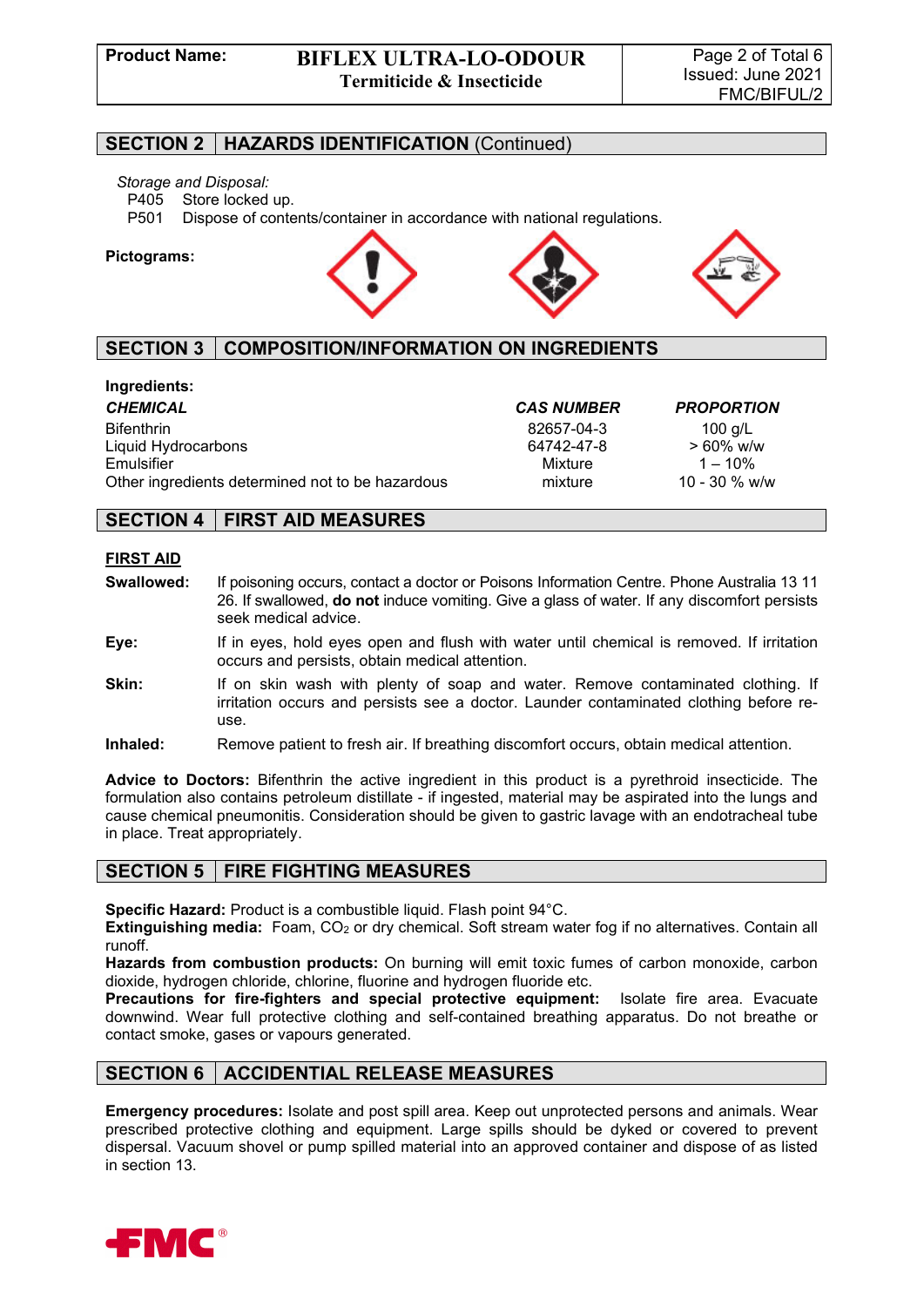### **SECTION 6 ACCIDENTIAL RELEASE MEASURES** (Continued)

**Material and methods for containment and cleanup procedures:** To clean spill area, tools and equipment, wash with a solution of soap, water and acetic acid/vinegar. Follow this with a neutralisation step of washing the area with a bleach or caustic soda ash solution. Finally, wash with a strong soap and water solution. Absorb, as above, any excess liquid and add both solutions to the drums of waste already collected.

Do NOT allow spilled product or wash solution to enter sewers, drains, dams, creeks or any other waterways.

### **SECTION 7 HANDLING AND STORAGE**

**Precautions for Safe Handling:** Ensure containers are kept closed until using product. Poisonous if swallowed. Will damage eyes and will irritate the skin. Avoid contact with eyes and skin. Do not inhale vapour or spray mist. When opening container and preparing spray, wear cotton overalls buttoned to the neck and wrist, a washable hat, elbow-length chemical resistant gloves, face shield or goggles and chemical resistant footwear. When using the prepared spray, wear cotton overalls buttoned to the neck and wrist, a washable hat, elbow-length chemical resistant gloves, chemical resistant footwear. When using in enclosed areas, wear cotton overalls buttoned to the neck and wrist, a washable hat, elbow length chemical resistant gloves, chemical resistant footwear and half- face respirator with the combined dust and gas cartridge. If clothing becomes contaminated with product or wet with spray, remove clothing immediately. If product or spray on skin, immediately wash area with soap and water. If product in eyes, wash it out immediately with water. After use and before eating, drinking or smoking, wash hands, arms and face thoroughly with soap and water. After each day's use, wash gloves, face shield or goggles, respirator (if rubber wash with detergent and warm water) and contaminated clothing.

**Conditions for Safe Storage:** DO NOT store near (or allow to contact) fertilizers, fungicides or pesticides. Store in closed original containers, in a cool, well ventilated area away from children, animals, food and feedstuffs. Do not store for prolonged periods in direct sunlight. Do not store near sources of ignition or naked flames.

This product is classified as a C1 (Combustible Liquid) for the purpose of storage and handling, in accordance with the requirements of AS 1940. Refer to state regulations for storage and transport requirements.

# **SECTION 8 EXPOSURE CONTROLS / PERSONAL PROTECTION**

#### **National Exposure Standards:**

No exposure standard for bifenthrin has been established by Safe Work Australia however the manufacturer recommends the following guideline.

| <b>Atmospheric Contaminant</b>                                | <b>Exposure Standard (TWA)</b> | $STEL$ (ma/m <sup>3</sup> ) |
|---------------------------------------------------------------|--------------------------------|-----------------------------|
| Distillates, Petroleum, Hydrotreated Middle                   | 165 ppm (Aerosol)              |                             |
| STEL = Short Term Exposure Limit<br>TWA = Time-weight Average |                                |                             |

#### **Biological Limit Values:**

No biological limit allocated.

#### **Engineering controls:**

Use in well ventilated area only. Use local exhaust at all process locations where spray may be emitted. Ventilate all transport vehicles prior to unloading. Keep containers close when not in use.

#### **Personal Protective equipment (PPE):**

General: When opening container and preparing spray, wear cotton overalls buttoned to the neck and wrist, a washable hat, elbow-length chemical resistant gloves, face shield or goggles and chemical resistant footwear. When using the prepared spray, wear cotton overalls buttoned to the neck and wrist, a washable hat, elbow-length chemical resistant gloves, chemical resistant footwear. When using in enclosed areas, wear cotton overalls buttoned to the neck and wrist, a washable hat, elbow length chemical resistant gloves, chemical resistant footwear and half- face respirator with the combined dust and gas cartridge. If clothing becomes contaminated with product or wet with spray, remove clothing immediately. If product or spray on skin, immediately wash area with soap and water.

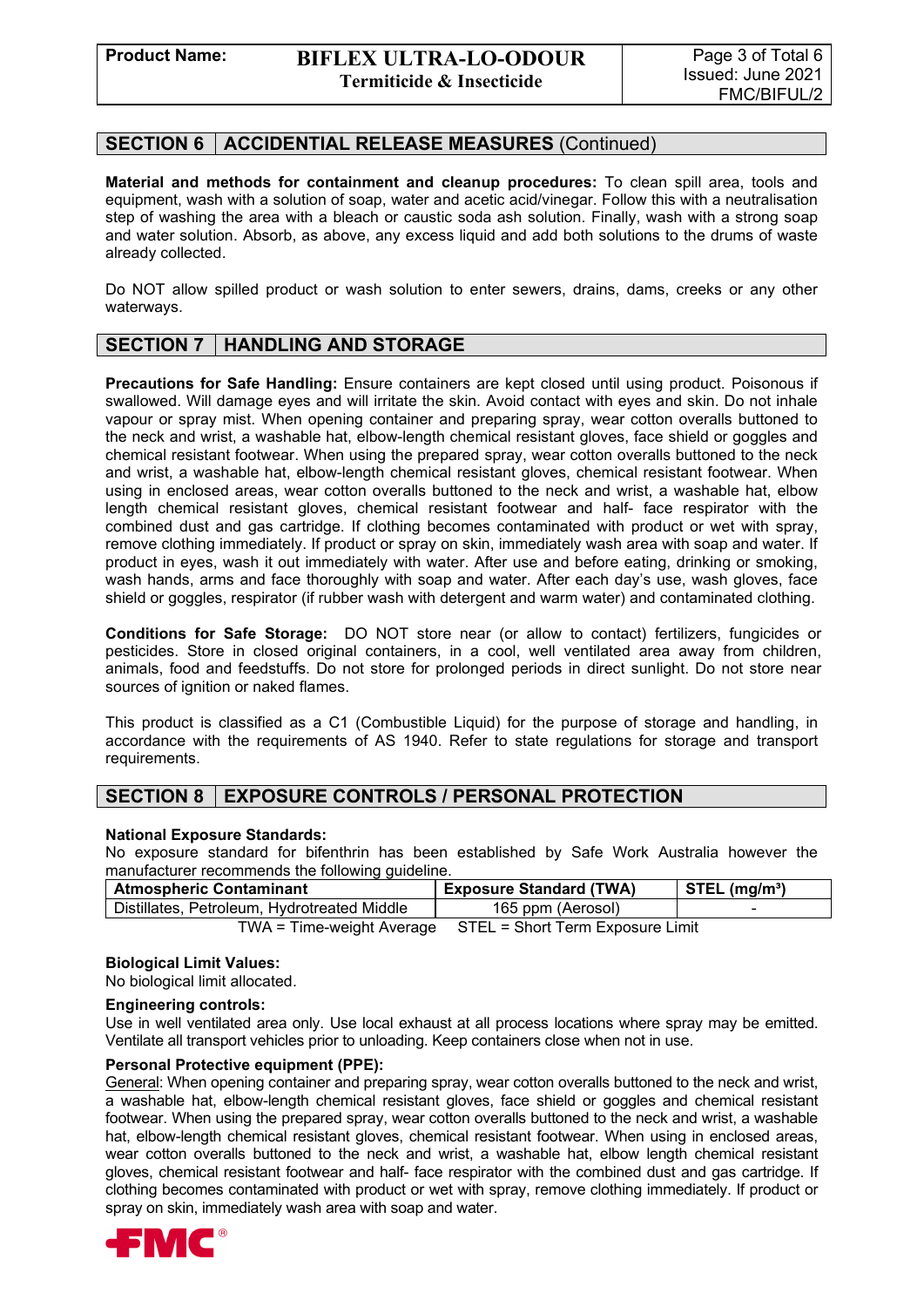#### **SECTION 8 EXPOSURE CONTROLS / PERSONAL PROTECTION** (Continued)

If product in eyes, wash it out immediately with water. After use and before eating, drinking or smoking, wash hands, arms and face thoroughly with soap and water. After each day's use, wash gloves, face shield or goggles, respirator (if rubber wash with detergent and warm water) and contaminated clothing.

Personal Hygiene: Clean water should be available for washing in case of eye or skin contamination. Wash skin before eating, drinking or smoking. Shower at the end of the workday.

### **SECTION 9 PHYSICAL AND CHEMICAL PROPERTIES**

| Appearance:<br>Odour:           | Clear straw to golden yellow liquid.<br>Aromatic hydrocarbon odour.                                        |
|---------------------------------|------------------------------------------------------------------------------------------------------------|
| <b>Boiling point:</b>           | Not available.                                                                                             |
| Freezing point:                 | Not available.                                                                                             |
| <b>Specific Gravity:</b>        | Approximately 0.9 g/mL.                                                                                    |
| pH:                             | Not available.                                                                                             |
| <b>Solubility in Water:</b>     | Product emulsifies in water.                                                                               |
| <b>Flammability:</b>            | Combustible liquid (C1).                                                                                   |
| <b>Corrosive hazard:</b>        | Non corrosive; compatible with stainless steel containers & polyethylene<br>used in spray tanks and parts. |
| Flashpoint (°C):                | $94^{\circ}$ C.                                                                                            |
| <b>Flammability Limits (%):</b> | Not established.                                                                                           |
| <b>Poisons Schedule:</b>        | Product is a schedule 6 poison.                                                                            |

# **SECTION 10 STABILITY AND REACTIVITY**

**Chemical Stability:** Product is considered stable in ambient conditions for a period of at least 2 years after manufacture.

**Conditions to avoid:** Do not store for prolonged periods in direct sunlight. Store away from sources of ignition. Avoid alkaline materials.

**Incompatible materials:** No particular materials to avoid.

**Hazardous decomposition products:** On burning will emit toxic fumes of carbon monoxide, carbon dioxide, hydrogen chloride, chlorine, fluorine and hydrogen fluoride etc.

**Hazardous reactions:** No particular reactions to avoid.

# **SECTION 11 TOXICOLOGICAL INFORMATION**

#### *Potential Health Effects:*

Studies with laboratory animals have shown this product to be harmful if swallowed. Ingestion of large doses of bifenthrin by laboratory animals produced signs of toxicity which included clonic convulsions, tremors and bloody nasal discharge. Irritating to eyes and respiratory system.

This formulation also contains liquid hydrocarbons. Vapour concentrations above recommended exposure levels are irritating to the eyes and the respiratory tract, may cause headaches and dizziness, are anaesthetic and may have other central nervous system effects. Moderately irritating to the eyes. Contact with the skin may be irritating.

#### **Acute**

- **Swallowed:** This product is harmful if swallowed; the acute oral LD<sub>50</sub> (rat) = 400 500 mg/kg (calculated).
- **Eye:** Moderately irritating to the washed eye and severely irritating to the unwashed eye. Product can be absorbed through the eyes.
- **Skin:** This product has a low dermal toxicity. The dermal LD<sub>50</sub> (rabbit) > 2000 mg/kg. Skin sensitising may occur in sensitive individuals. Skin contact may result in irritation with a degreasing action on the skin. Repeated or prolonged skin contact may lead to irritant contact dermatitis.

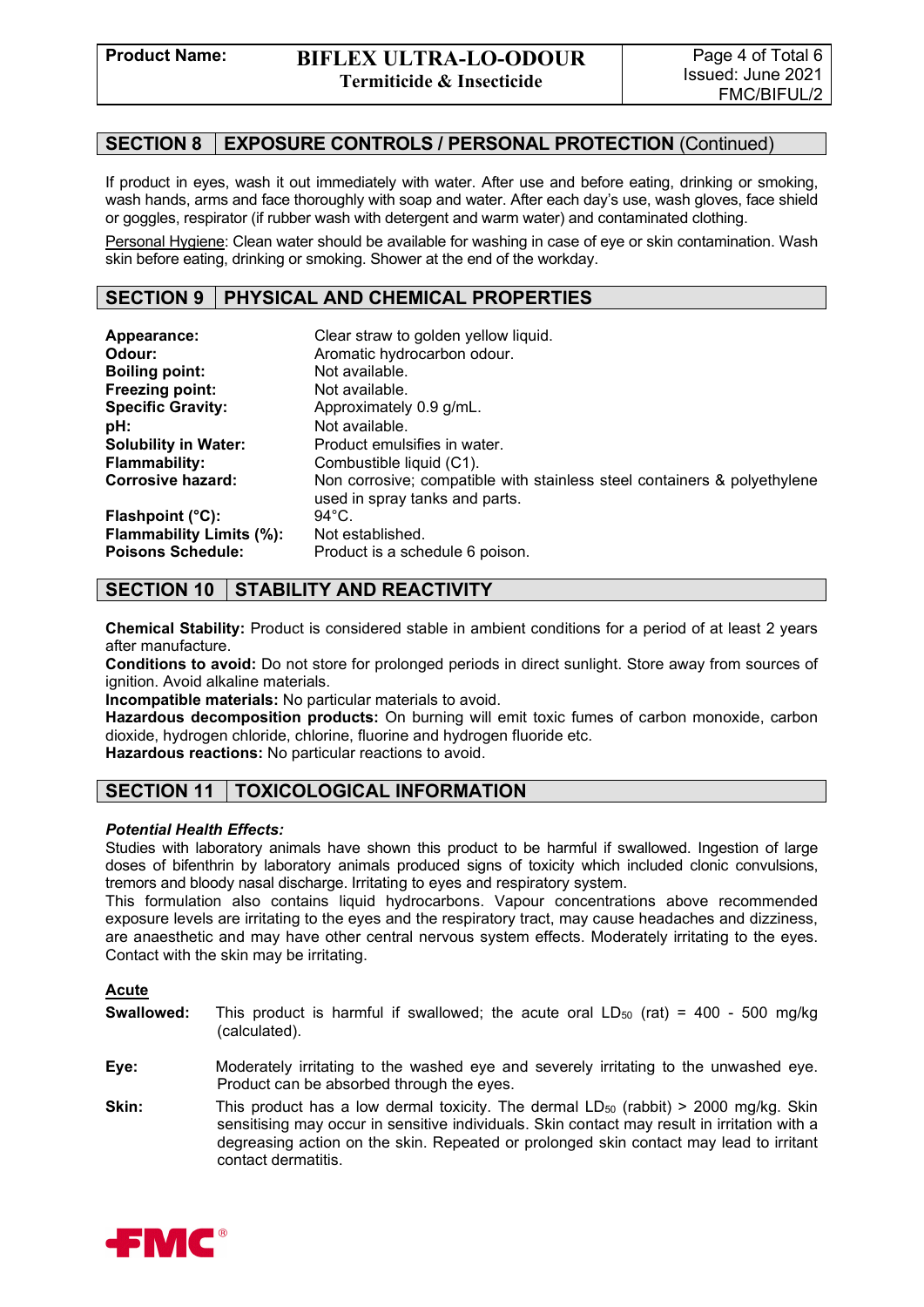### **SECTION 11 TOXICOLOGICAL INFORMATION** (Continued)

**Inhaled:** This product is harmful if inhaled. Inhalation of liquid hydrocarbon vapours may cause dizziness, and irritation to the eyes, skin and mucous membrane of the respiratory and gastrointestinal tracts. Acute inhalation  $LC_{50} = 4.9$  mg/L/4 hour (Similar formulation).

**Chronic:** No data available on this formulation. In studies with laboratory animals, Bifenthrin Technical did not cause teratogenicity or reproductive toxicity. Tremors were associated with repeated exposure of dogs, rats, rabbits and mice to Bifenthrin. The overall results from a battery of genotoxicity studies indicate that Bifenthrin is not considered to be genotoxic. Ames test results were negative. Kidney and liver damage is possible from over-exposure to liquid hydrocarbons over long periods. Additionally, some reversible haematopoietic depression has been observed in animals with extended exposure to liquid hydrocarbons.

#### **SECTION 12 ECOLOGICAL INFORMATION**

**Environmental Toxicology:** The active ingredient, Bifenthrin, is highly toxic to fish and aquatic arthropods with LC<sub>50</sub> values ranging from 0.0038 µg/L to 17.8 µg/L. In general, the aquatic arthropods are the most sensitive species. Care should be taken to avoid contamination of the aquatic environment. Bifenthrin had no effect on molluscs at its limit of water solubility. Bifenthrin is only slightly toxic to both waterfowl and upland game birds with  $LC_{50}$  values range from 1800 mg/kg to > 2,150 mg/kg. Do not contaminate sewers, drains, dams, creeks or any other waterways with product or the used container.

**Environmental Properties:** The active ingredient, Bifenthrin, degrades at a moderate rate in agricultural soils ( $t\frac{1}{2}$  = 50 to 205 days), and more rapidly on the surface of bare soils ( $t\frac{1}{2}$  = 7 to 62 days). Bifenthrin is tightly bound in most soils and has extremely low water solubility.

# **SECTION 13 DISPOSAL CONSIDERATIONS**

**Spills & Disposal:** In the case of spillage, contain and absorb spilled material with absorbent material such as sand, clay or cat litter and dispose of waste as indicated below or according to the Australian Standard 2507 - Storage and Handling of Pesticides. Wear prescribed protective clothing and equipment. Keep out animals and unprotected persons. Keep material out of streams and sewers. Vacuum, shovel or pump waste into an approved drum. To decontaminate spill area, tools and equipment, wash with a suitable solution (i.e. organic solvent, detergent, bleach or caustic soda) and add the solution to the drums of waste already collected. Label for contents. Dispose of drummed wastes, including decontamination solution, in accordance with the requirements of Local or State Waste Management Authorities. Do not cut or weld metal containers. Vapours that form inside may create an explosion hazard.

*Dangerous to Fish*: Do NOT allow spilled product or wash solution to enter sewers, drains, dams, creeks or any other waterways.

**Disposal of empty, non-returnable containers:** Triple or preferably pressure rinse containers before disposal. Add rinsings to spray tank. Do not dispose of undiluted chemicals on-site. If recycling, replace cap and return containers to recycler or designated collection point. If not recycling, break, crush or puncture and bury empty containers in a local authority landfill. If not available bury the containers below 500 mm in a disposal pit specifically marked and set up for this purpose clear of waterways, vegetation and roots. Empty containers and product should not be burnt.

#### **SECTION 14 TRANSPORT INFORMATION**

**Road & Rail Transport:** Biflex Ultra is not classified as a Dangerous Goods under the Australian Code for the Transport of Dangerous Goods by Road and Rail in containers less than 3000 litres. Bulk shipments should use UN 3082, as per below. This product is a Combustible Liquid (C1) for storage purposes.

**Marine and Air Transport:** Biflex Ultra is a Marine Pollutant according to International Maritime Dangerous Goods (IMDG) Code and the International Air Transport Association (IATA). If transporting by sea or air the following Dangerous Goods Classification applies:-

UN 3082, Class 9 (Miscellaneous Dangerous Goods), Packing Group III, Proper Shipping Name ENVIRONMENTALLY HAZARDOUS SUBSTANCE, LIQUID, N.O.S. (Contains 10% Bifenthrin).